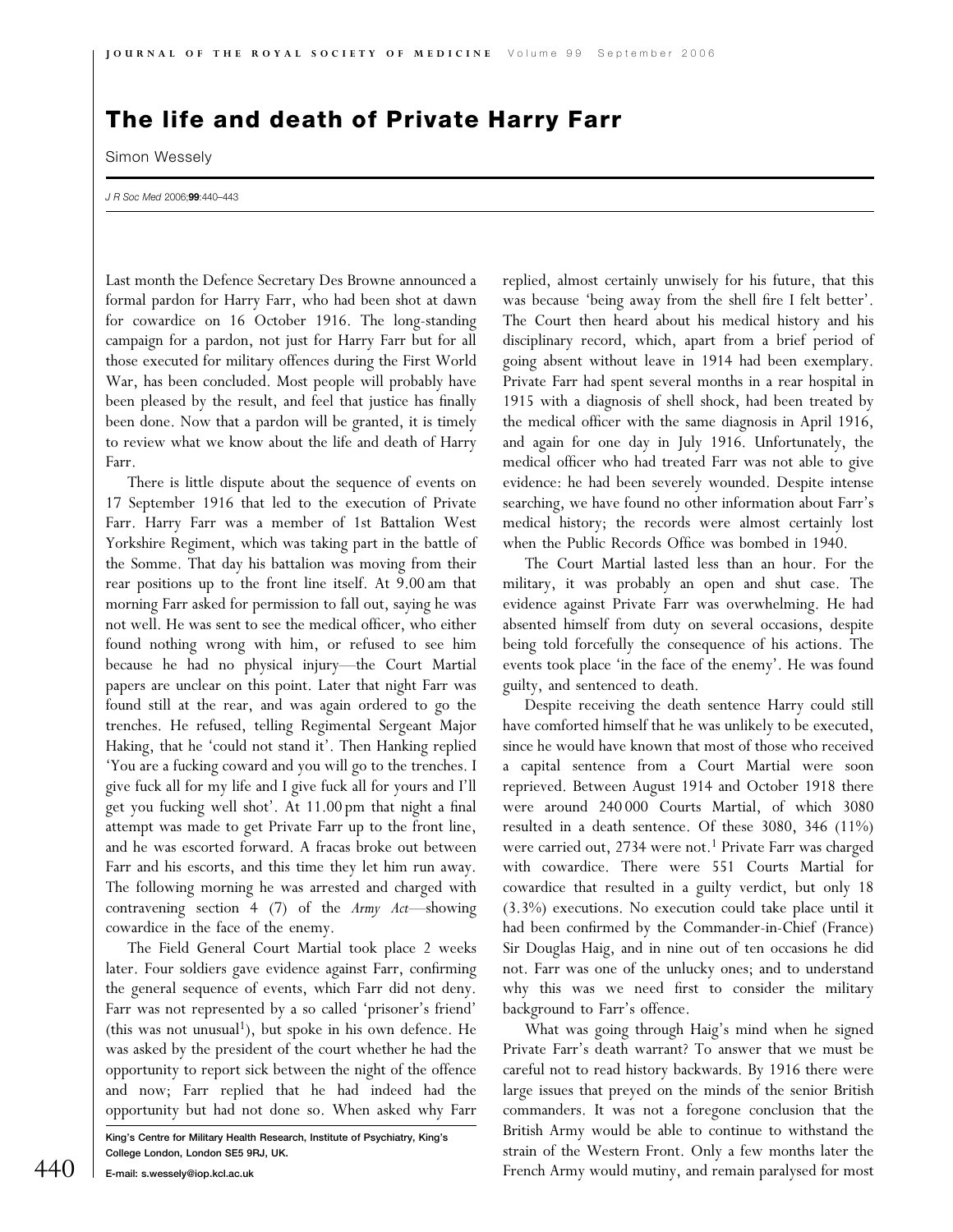of 1917. The Italians collapsed at Caporetto, and the Russian armies disintegrated in the same year. In fact, the British Army did withstand the almost unimaginable strain, and in 1918 would win what many historians to be its finest feat of arms, but that was still to come.

Haig had reason to be worried. By 1916 most of the regular army, the 'Old Contemptibles' had gone. In their place came the citizen army, the Kitchener Army, followed by the conscripts of 1917. For regulars such as Haig these were viewed with suspicion. They were not lacking in patriotism or morale, but they were not proper soldiers. They had no professional military training, or previous service. No one knew how the mass citizen armies would withstand the new and terrible environment of industrialized warfare. Haig and his colleagues were constantly on the alert for signs of a reducing of morale, or a worsening of discipline, that might precede a catastrophic collapse or mutiny.

Haig, like all his colleagues, believed that the main reason that his men fought was because of their patriotism, sense of duty, leadership, and local esprit de corps. But if those were the carrots, there was also no dissention from the view that occasionally the stick was needed as well. The new army required a stern system of discipline much as applied to the pre war regulars if it was to endure. The regular army was expected to set the example—and Private Farr, as a regular, would be judged by those standards.

Yet even in the testing years of 1916 and 1917 it remained the case that, despite all the pressures, Haig still showed clemency to the vast majority of those sentenced to death for military offences. Why was Farr the exception? Part of the answer to that question lies in the exact circumstances of the fateful day when Farr refused RSM Haking's orders to go forward.

The Battle of the Somme had been renewed the day before, in what historians now call the battle of Flers-Courcelette. The West Yorks were due to join this battle the following morning as part of 6th Division's assault against the notorious fortified German position known as the 'Quadrilateral'.

Farr was moving through what was known as 'Chimpanzee Valley', where his unit was forming up. It was a particularly unpleasant location because of the proximity of the British artillery laying down the barrage for the attack the following day (Corns, personal communication). It was those guns, not the German guns as some think, that so disturbed Harry. War diaries for that day report intense British artillery fire for much of the 16 September, and then again intense fire directed at the Quadrilateral in the evening of the 17 September.

It would have been common knowledge that the battalion was to go into action the following dawn: as indeed it did. And it would be common knowledge that this would be costly: as indeed it was. There were 150 casualties out of a battalion strength of 600. So Private Farr's refusal to go to the trenches on the night of 17 September would have been interpreted by his comrades, NCOs and officers in the light of the forthcoming action. The four sergeants and privates who gave evidence against Farr all took part in the attack, and survived. And all would have had friends who did not.

It was a very bad night to break down. Usually soldiers facing a capital charge would have people to speak up for them, and give evidence as to their sound character, previous service and so on. Yet in Farr's case this kind of testimony is either absent or ambiguous. As the papers of the Field General Court Martial processed up the chain of command, being first reviewed by the legal section (who found no legal anomalies, and hence no grounds to quash the conviction), six different officers had the opportunity to add their comments. Farr's commanding officer was the first, and wrote:

'I cannot say what has destroyed this man's nerves, but he has proved himself on many occasions incapable of keeping his head in action and likely to cause a panic. Apart from his behaviour under fire, his conduct and character are very good.'

This was not very helpful, but it would have been the comments from General Cavan, GOC 4th division, that sealed Farr's fate:

'The charge of ''cowardice'' seems to be clearly proved and the Sgt Major's opinion of the man is definitely bad to say the least of it. The G.O.C. 6th Div. informs me that the men know the man is no good. I therefore recommend that the sentence be carried out.'

Nothing was said at the Court Martial about what had happened to the battalion in the hours after Farr's desertion, but nothing would have needed to have been said. Everyone knew. There were and are considerable difference in military honour and codes of behaviour between 'scrimshanking'—breaking the rules, stealing better provisions, avoiding onerous duties, missing out on parades and so on, and letting your mates down and leaving them in danger. The former is seen with approval by your comrades, if not the NCOs or officers, but the latter is not.<sup>2</sup> It may have been for this reason that Farr's comrades were so reluctant to speak up for him, testimony which if present would normally have led to a reprieve. None was forthcoming for Farr—rather the opposite. And so Rawlinson, and then Haig, endorsed the sentence, and the last act of the tragedy took place at Carnoy at dawn on the 18 October 1916.  $|441$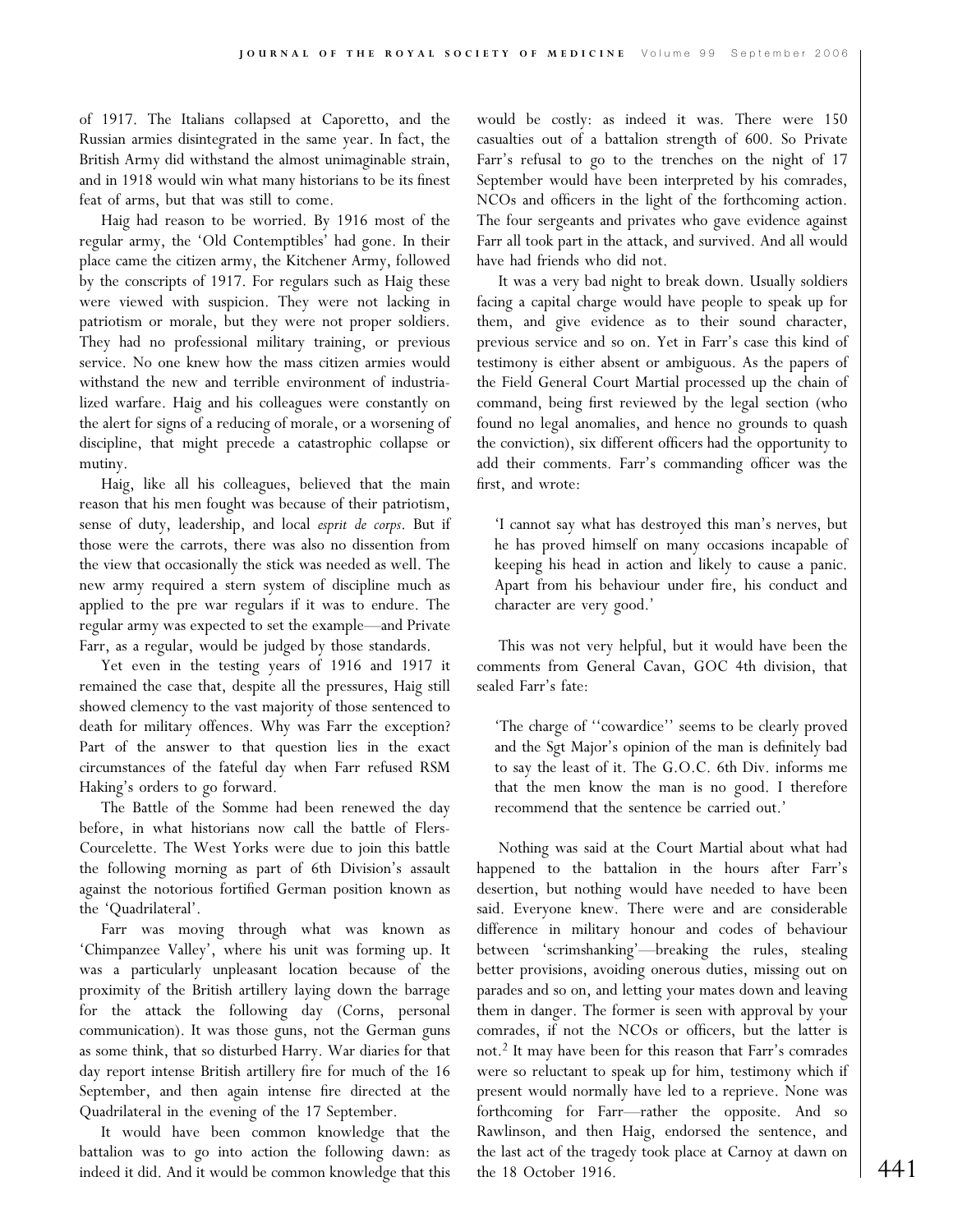But there is another factor which, to our modern mind, seems to sum up the insensitivity and injustice of Farr's fate. Prior to his refusal to join his comrades in the trenches ready for the attack on the Quadrilateral, Farr had on at least three occasions being hospitalized with a diagnosis of shell shock. Even his commanding officer admitted that Farr's 'nerves' had been destroyed. Surely, that should have led to a more compassionate verdict? Was Farr not suffering from what contemporary psychiatrists call post-traumatic stress disorder, which was the opinion of the modern psychiatrists who wrote in support of Gertrude Farr's plea for pardon for her father?

To understand why this did not happen, we need to think a little more about the concepts of psychological disorder that existed in 1916. In fact, shell shock is not just another name for post-traumatic stress disorder. Each disorder had different symptoms. We for example have shown that the 'flashback', characteristic of modern posttraumatic stress disorder, is absent from medical files of shell shock victims of the First World War; but this is not an important point. More importantly, it is not true to say, as many do, that the military and medical authorities were blind to the psychiatric consequences of war. The sheer scale of the psychiatric casualties meant that this was impossible. But what was different was their understanding of why men broke down in battle, or more particularly, why they did not get better.<sup>3</sup>

By 1916 it was accepted that many men could break down if pushed long and hard enough. But if a person was fundamentally 'sound', provided that he was managed correctly—and, in particular, not given a medical label nor sent to a rear hospital for a prolonged period of time—this condition ought to be short lived. But if a person did not recover, despite good management, then the war was only the trigger, the real causes of the prolonged breakdown lying elsewhere. The true cause was either inheritance, some form of constitutional weakness, or genetics as we would say now; alternatively, if the doctor was more aware of Freud and his theories, then it was the soldier's early life and upbringing. Either way one's card was marked long before the person joined up. A short-term breakdown could be the result of the war, but the longer the condition persisted, the more likely it was to be the result of a defect in character. The officers and medical officers of the First World War were Victorians and Edwardians, to whom character mattered, and mattered immensely.

At the end of the War a Royal Commission was formed to try and understand exactly what shell shock was, and why had it become such a problem. Rather than accepting that psychiatric breakdown was the inevitable result of modern war, and that 'every man has his breaking point' (a conclusion that was reached only after the Second World 442 War<sup>4</sup>), they instead preferred views such as those of Lord certified that one-third of his battalion were unfit to take

Gort VC, who told them shell shock was a regrettable weakness, and was not found in good units. The Commission concluded that good soldiers, properly led, with good morale and good training, should not break down.5 All their witnesses also told them that shell shock was contagious and hence a threat to fighting spirit—so Farr's commanding officer comments that he was 'liable to cause a panic' awakened every suspicion about shell shock in the military mind, and did not help him.

So how could one separate out those who refused to fight for legitimate reasons, and deserved sympathy, from those who refused to fight because they were cowards? It was not easy. What does modern psychiatry say? Nothing. I searched in vain every contemporary textbook of psychiatry that the Maudsley Hospital possesses for any mention of the word cowardice, but it is entirely absent. We are never called on to even consider the question, thankfully. But back in 1916 they did not have that luxury, and the distinction was, literally for Private Farr, a matter of life and death. Eventually the best guidance that the Shell Shock Commission could give was that if a man had previously shown courage, then he should not be considered a coward.6 A man who had 'done his bit' should, and indeed did, receive more sympathy and understanding than one who had not. It was a moral matter. Even in the modern army it helps to have 'earned' your breakdown.

So the label of shell shock, which to our modern mind is synonymous with psychiatric disorder, and should automatically have meant mercy for Farr, was more ambiguous to the people of 1916. It was already falling into disrepute, and was being increased seen on both sides of the trenches as a convenient medical label for people to avoid their duties, and would be banned completely as a diagnosis in 1917.<sup>7,8</sup> It was not, however, the case that mental illness could never be a defence to a capital charge. Lt Sidney Stuart Hume, for example, shot an orderly in 1918, but was found insane by the same rules that still apply today, and was committed to Broadmoor, where he remained until 1976 (Barham P, personal communication). But Harry Farr was not insane. Others were sometimes reprieved because they had obvious signs of other mental disorders—but at his trial Farr was found to be in a 'satisfactory' mental condition by the medical officer, whatever that meant. More importantly, Farr himself had unwisely told the president of the Court Martial that away from the guns he was now better. This would have been seen as incompatible with a total nervous collapse. Medical officers did frequently send soldiers back down the line for nervous problems—it had happened to Farr on three previous occasions—but not the night before a big attack. Only 2 months before Farr's fateful day Lt Kirkwood RAMC, a medical officer with the 11th Border Regiment, had